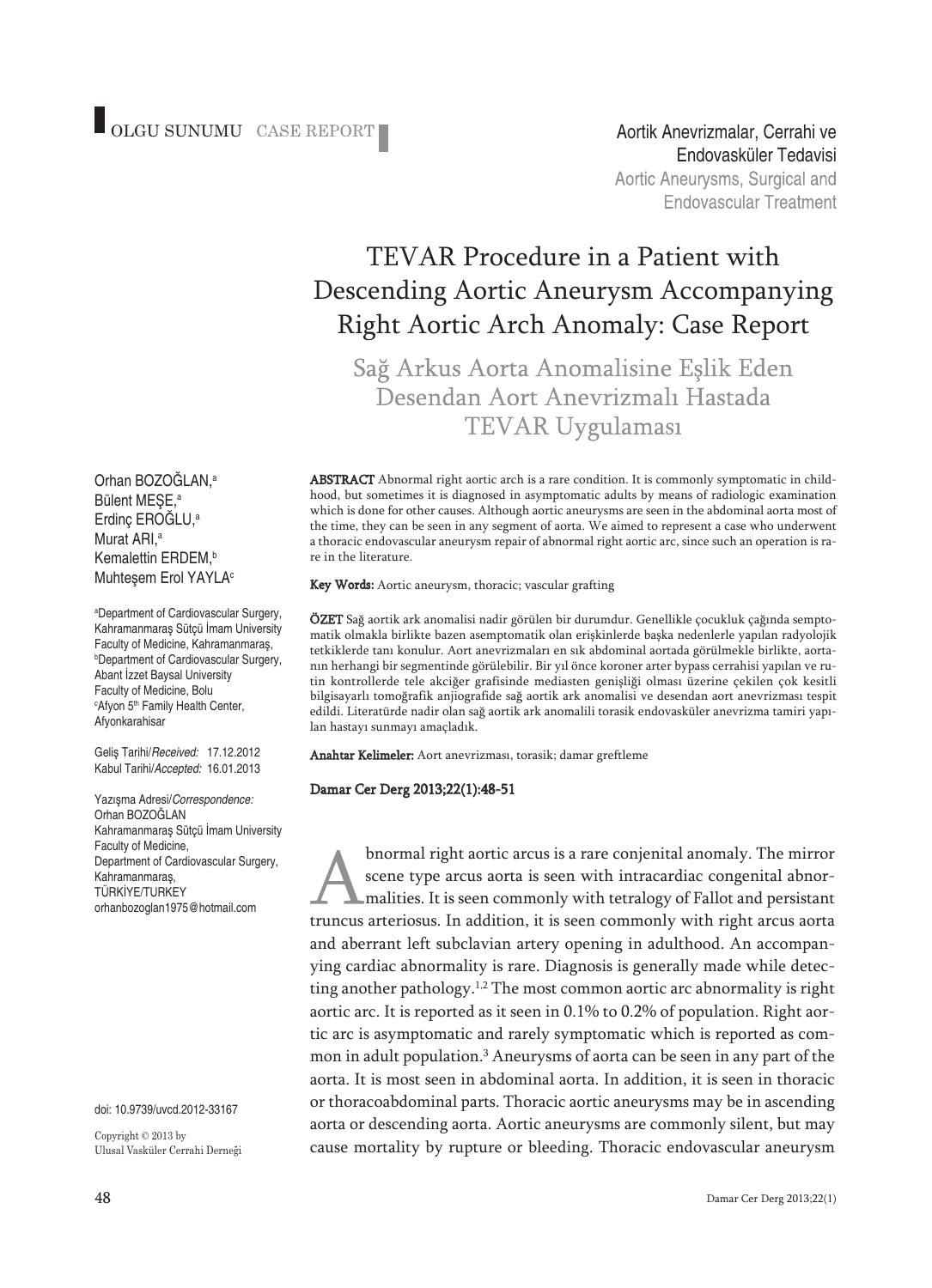repair (TEVAR) is an alternative method of minimally invasive surgery. 4

CASE REPORT

An operation was planned in a 75 years old male who had undergone a coronary artery bypass grafting surgery for dehiscence of sternum a year ago. An intervention was not considered a year ago, when an aneurysm with a 52 mm diameter was encountered during coronary artery bypass grafting surgery. Multislice computerized tomography (CT) was performed for mediastinum dilatation diagnosed in a peroperative chest radiography (Figure 1). It was observed that left internal mammary artery was not used during coronary artery bypass grafting. There was a thoracic aneurysm in thoracic aorta along 320 mm length segment including left subclavian artery, with a 58 mm diameter in its widest part. TEVAR was planned. After general anestesia, right femoral insicion was performed and femoral artery was hanged. Left brachial artery cannulation was performed. Over right femoral artery, "Valiant Captivia Thoracic Stent Graft" (VCTSG) 40 mm x 224 mm was put in descending aorta including left subclavian artery (Figure 2, 3). A VCTSG 40 mm x 157 mm was added examining continuing aneursym. Left brachial pulse was palpable postoperatively, no circulation failure was examined. Patient was discharged without any complication in 5<sup>th</sup> day of the operation. On CT angiography in 1<sup>st</sup> month after surgery, there was a patent endostent and no endoleak.





**FIGURE 2:** The right aortic arch and descending aortic aneurysm, DSA.



**FIGURE 3:** Descending aortic aneurysm and TEVAR.

Vascular abnormalities of superior mediastinum occurs due to patency or incomplete regression or atrophy of embryonic vessels. The most common seen abnormal aortic arc in patients without congenital heart disease is right aortic arc and aberrant left subclavian artery. In this abnormal condition, left common carotid artery is rooted as first branch, the last and fourth branch is left subclavian artery rooted distal part of right subclavian artery.

Abnormal left subclavian artery reaches left arm behind the esophagus. <sup>5</sup> Right aortic arc may be diagnosed with chest radiography, but accurate diagnosis can be done with CT or magnetic resonan-FIGURE 1: Right aortic arch and thoracic aortic aneurysm, chest X-ray. ce imaging (MRI) by diagnosing type of right aortic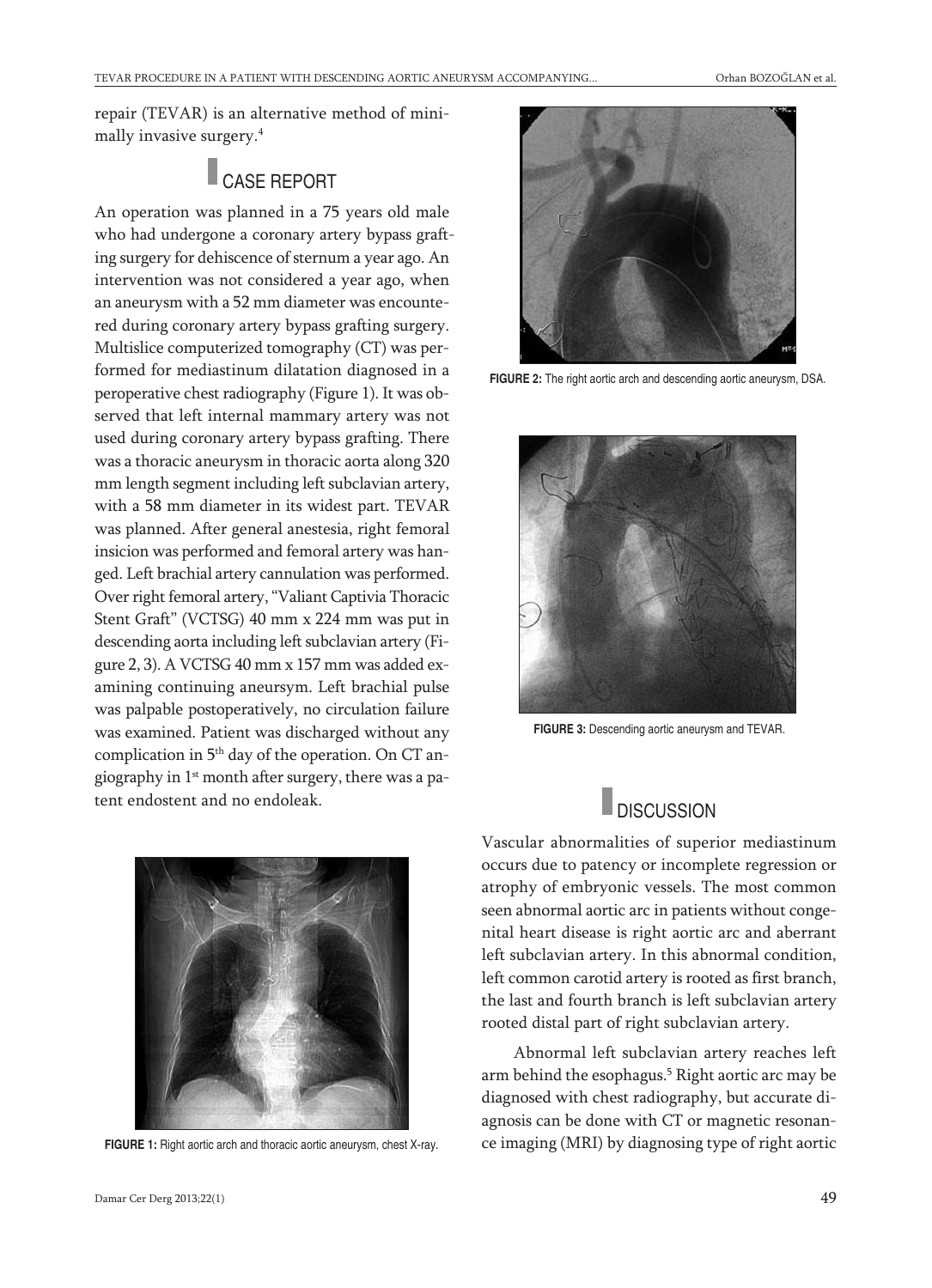arc and accompanying abnormalities. <sup>6</sup> Venous abnormalities, congenital heart diseases and tracheal abnormalities may accompany aortic abnormalities. Angiographic images or sectional MRI are not always enough to detect those complicated images. CT angiography is the best imaging modality to detect main vascular morphology and morphology of congenital abnormalities. <sup>7</sup> TEVAR and endovascular aneurysm repair (EVAR) methods were first used by Parodi et al. in treatment of thoracic and abdominal aortic aneurysms and dissections in human beings. <sup>8</sup> Thirty-day mortality was less in TE-VAR group, in a survey comparing open surgery and TEVAR in 351 patients. <sup>9</sup> Mortality during operation, days of hospitalization and use of blood supplements were significantly less in TEVAR group in a survey performed in 1082 patients. <sup>10</sup> Mortality and morbidity were significanly high in open surgery in a survey comparing open surgery with TEVAR in patients operated for type B aortic dissection. 11 Complications of device and implementation may occur during thoracic endovascular aortic surgery. Complications about surgery may be identified as neurologic, ischemic and vascular penetration.<sup>12,13</sup> Risk factors about vascular penetration are female gender, thoracic aneurysm (when compared to abdominal), a narrow artery, bigger transportation than 22-25 F in thoracic operation. Neurologic complications are problems about stroke and spinal cord. Spinal cord ischemia was reported as 3-10%

in a survey. <sup>14</sup> Risk factors are noted as previous abdominal surgery, pelvic obstructing disease, aorta obstructing with stent, perioperative hypotension and kidney failure. Traditional way in spinal cord injury prevention is augmentation of spinal pressure with spinal drainage. <sup>15</sup> Besides collapse, migration of graft, infection of endoleak and prosthesis may be seen after implantation. <sup>16</sup> As a surgical technique, 2 cm long aorta wall thickness is essential for prevention of endoleak. Sometimes, left subclavian artery opening may be closed to maintain this length. In a survey, no ischemic changes were seen after closing subclavian artery opening totally in 9 of 14 patients. <sup>17</sup> TEVAR operation was easy in a patient who has thoracic aneurysm with right arcus aorta abnormality. Beginning of left carotid artery as first branch of aorta provided a wider area to open a stent. Generally, a stent could be opened including left subclavian artery and there seemed to be no problem with left subclavian artery perfusion. We placed endostent to close the left subclavian artery opening because of aberrantly located left subclavian artery heading through the thoracic aneurysm in our case. There was no problem in left subclavian artery perfusion in a control after 1 month.

### Conflict of Interest

Authors declared no conflict of interest or financial support.

## **REFERENCES**

- 1. Serter FT, Tok F, Uçar Hİ, Çil B, Farsak B, Yorgacıoğlu AC. [Anomalous origin of the right aortic arch and aberrant left subclavian artery in <sup>a</sup> patient with iatrogenic aortic dissection: endovascular treatment and coronary bypass surgery.] The Turkish Journal of Invasive Cardiology 2007;11(2):86-9.
- 2. Lunde R, Sanders E, Hoskam JA. Right aortic arch symptomatic in adulthood. Neth J Med 2002;60(5):212-5.
- 3. Raymond GS, Miller RM, Müller NL, Logan PM. Congenital thoracic lesions that mimic neoplastic disease on chest radiographs of adults. AJR Am J Roentgenol 1997;168(3): 763-9.
- 4. Fairman RM, Criado F, Farber M, Kwolek C, Mehta M,White R, et al. Pivotal results of the Medtronic VascularTalent Thoracic Stent Graft System: the VALOR trial. J Vasc Surg 2008; 48(3):546-54.
- 5. Price DA, Slaughter RE, Fraser D. Abnormalities of the aortic arch system compressing the esophagus and trachea. Aust Paediatr J 1982; 18(1):46-52.
- 6. Born C, Forster A, Rock C, Pfeifer KJ, Rieger J, Reiser M. A case of an upper gastrointestinal bleeding due to <sup>a</sup> ruptured dissection of <sup>a</sup> right aortic arch. Cardiovasc Intervent Radiol 2003;26(5):506-9.
- 7. Katz M, Rozenman J, Szienberg A, Itzchak Y. Spiral CT and 3D image reconstruction of vascular rings and associated tracheobronchial anomalies. J Comput Assist Tomogr 1995; 19(4):564-8.
- 8. Parodi JC, Palmaz JC, Barone HD. Transfemoral intraluminal graft implantation for abdominal aortic aneurysms. Ann Vasc Surg 1991;5(6): 491-9.
- 9. Prinssen M, Verhoeven EL, Buth J, Cuypers PW, van Sambeek MR, Balm R, et al; Dutch Randomized Endovascular Aneurysm Management (DREAM)Trial Group. A randomized trial comparing conventional and endovascular repair of abdominal aortic aneurysms.N Engl J Med 2004;351(16):1607-18.